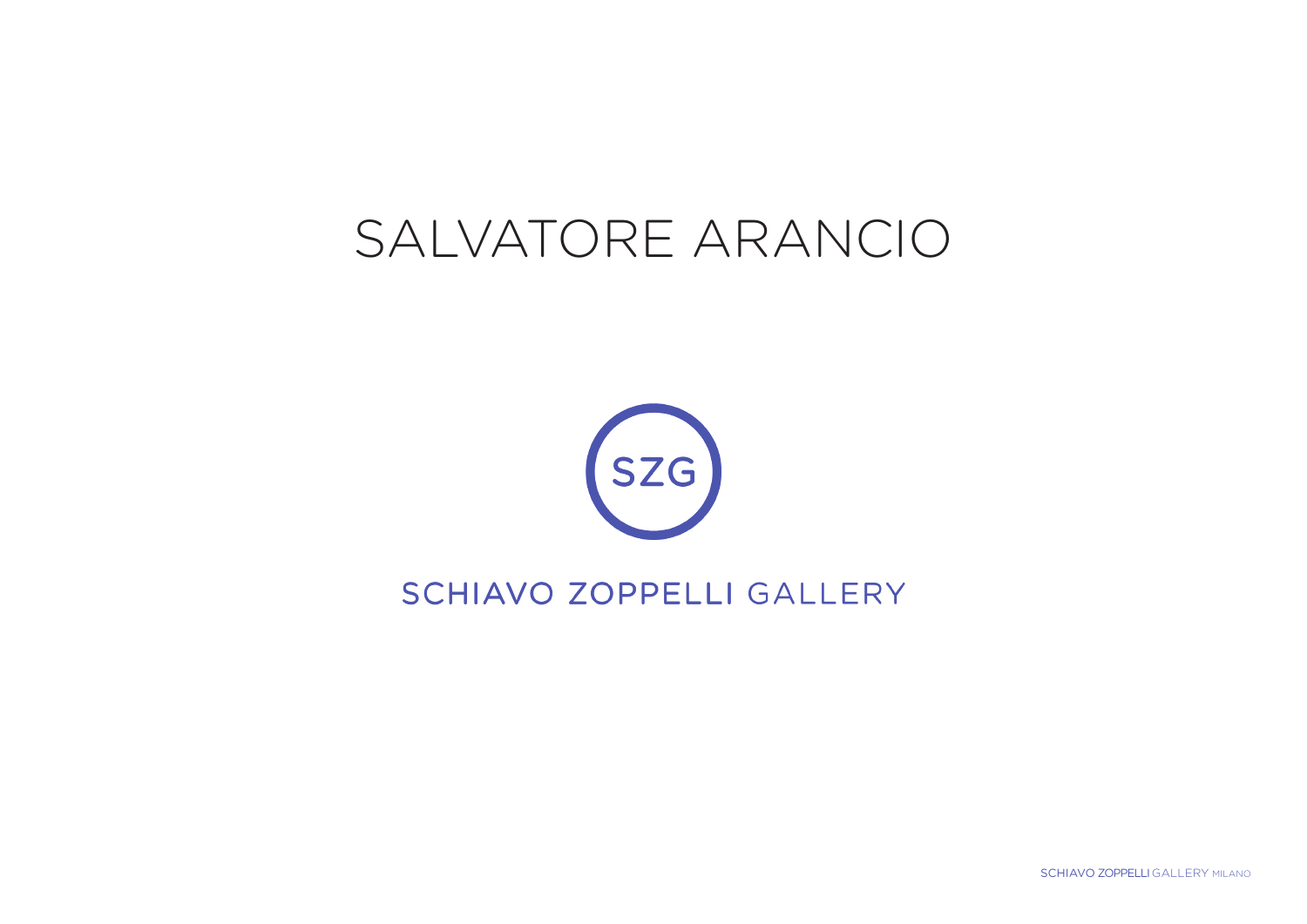## SALVATORE ARANCIO

Born in Catania, Italy in 1974. Lives and works in London.

#### EDUCATION

- 2003-05 MA Fine Art Photography, Royal College of Art, London UK
- 1998-01 BA Photography, London College Of Printing, London, UK Distributive Trades, London UK

#### SOLO EXHIBITIONS

| 2022 | Ceramics Now, Galerie Italienne, Paris, France (upcoming)<br>Contre-Nature, MO.CO., Montpellier, France                                                                 |
|------|-------------------------------------------------------------------------------------------------------------------------------------------------------------------------|
|      | Toucher Terre: l'art de la sculpture céramique, Fondation Villa Datris, L'Isle-sur-la-<br>Sourge, France                                                                |
|      | Surreal Science: Loudon Collection with Salvatore Arancio, Teylers Museum,<br>Haarlem, Netherlands                                                                      |
| 2019 | Like a Sort of Pompeii in Reverse, Semiose, Paris, France<br>Their Eyes Have No Lids, Black Tower, London, UK                                                           |
|      | Like a Sort of Pompeii in Reverse, Casa Museo Jorn, Albissola Marina, Italy                                                                                             |
| 2018 | Surreal Science: Loudon Collection with Salvatore Arancio, Whitechapel Gallery,<br>London, UK                                                                           |
| 2017 | And These Crystals Are Just like Globes of Light, Federica Schiavo Gallery, Milan,<br>Italy                                                                             |
| 2016 | Travelling Circular Labyrinths, Museo Civico di Castelbuono, Castelbuono (Palermo),<br>Italy, (curated by L. Cerizza)                                                   |
|      | The Water They Dwell In, Quartz Studio, Turin, Italy                                                                                                                    |
|      | Oh Mexico!, Kunsthalle Winterthur, Winterthur, Switzerland                                                                                                              |
| 2015 | Fashioned to a Device Behind a Tree, Camden Arts Centre, London, UK (installation<br>and performance)                                                                   |
|      | Une Taxonomie des Sens et des Formes, Centre d'art contemporain La Halle des<br>bouchers, Vienne, France                                                                |
|      | Project 09: Salvatore Arancio, Contemporary Art Society, London, UK                                                                                                     |
| 2014 | The Hidden, Ensapc Ygrec, Paris, France (curated by Emeline Vincent)<br>Cathedral, AV Festival, Nothern Gallery For Contemporary Art, Sunderland, UK                    |
| 2013 | Alternating Layers of Contrasting Resistance, Rowing, London, UK                                                                                                        |
|      | Solo Project, Art Rotterdam, Rotterdam, The Netherlands                                                                                                                 |
| 2012 | The Little Man of the Forest With the Big Hat, Federica Schiavo Gallery, Rome, Italy<br>The Little Man of the Forest With the Big Hat, Museo Carlo Zauli, Faenza, Italy |
|      | (curated by G. Molinari)                                                                                                                                                |
| 2011 | An Arrangement of the Materials Ejected, Spacex, Exeter, UK                                                                                                             |
|      | Shasta, Federica Schiavo Gallery, Rome, Italy                                                                                                                           |
|      | Sentinel - PPS//Meetings#4, Palazzo Riso, Palermo, Italy (curated by Helga Marsala)                                                                                     |
| 2010 | An Account of the Composition of the Earth's Crust: Dirt Cones and Lava Bombs,<br>Frame-Frieze Art Fair, London, UK                                                     |
| 2009 | Sentinel, Kaleidoscope Project Space, Milan, Italy (curated by Caterina Riva)                                                                                           |

#### GROUP EXHIBITIONS

| 2022 | Contre-Nature, MOCO, Montpellier, France (upcoming)<br>We Don't Find The Pieces, They Find Themselves, Museo della ceramica Faenza,                                                                                                                                                                                                                             |
|------|-----------------------------------------------------------------------------------------------------------------------------------------------------------------------------------------------------------------------------------------------------------------------------------------------------------------------------------------------------------------|
| 2021 | Italy (upcoming)<br>PANORAMA, curated by Vincenzo De Bellis, island-wide exhibition, Procida, Italy<br>Italian Contemporary Art Everywhere, Cantica 21, Bologna<br>A Soft Seduction, Schiavo Zoppelli Gallery, Milan                                                                                                                                            |
|      | Point of equilibrium, curated by Bartolomeo Pietromarchi and Margherita Guccione,<br>MAXXI L'Aquila, L'Aquila, Italy                                                                                                                                                                                                                                            |
| 2020 | La forma della terra, curated by Simone Ciglia, Fondazione Malvina Menegaz,<br>Castelbasso, Italy                                                                                                                                                                                                                                                               |
|      | Education Through Art, curated by Paola Nicolin, Galleria D'Arte Moderna e<br>Contemporanea, Bergamo, Italy                                                                                                                                                                                                                                                     |
|      | PSYCHOTROPICS, curated by Iwona Blackwick,, New Art Center, Salisbury, UK<br>Mushrooms: The Art, Design and Future of Fungi, Somerset House Trust, UK<br>BI-CITY Biennale of Urbanism/Architecture, curated by Fabio Cavallucci, Shenzen                                                                                                                        |
| 2019 | Sculpture in the City, Hiscox, London, UK<br>Before we vanish, Museo Novecento, Firenze, Italy                                                                                                                                                                                                                                                                  |
|      | Classic Reloaded. Mediterranea, Villa des Arts, Rabat, Marocco                                                                                                                                                                                                                                                                                                  |
|      | Future Primitive, Gossamer Fog, London, UK<br>Is this planet Heart?, Ferens Art Gallery, Hull, UK                                                                                                                                                                                                                                                               |
|      | 02.74.75.76, Federica Schiavo Gallery, Milan, Italy                                                                                                                                                                                                                                                                                                             |
|      | Prospettiva Arte Contemporanea - La Fondazione Fiera Milano, Gallerie d'Italia,<br>Milan, Italy                                                                                                                                                                                                                                                                 |
|      | Solo figura e sfondo, Arte Fiera, Bologna, Itlay                                                                                                                                                                                                                                                                                                                |
| 2018 | Drawing Biennal 2019, Drawing Room, London, UK<br>Grande Section!, Centre d'art contemporein La Halle des Bouchers, Vienne, France<br>Qui, dove ci incontriamo, Galleria Tiziana di Caro, Naples, Italy<br>Classic Reloaded. Mediterranea, Bardo National Museum, Tunisi, Tunisia<br>Classic Reloaded. Mediterranea, Vialla Audi Mosaic Museum, Beirut, Lebanon |
|      | Biennale Ceramica - 60 Premio Faenza, MIC, Faenza, Italy<br>New Relics, Thames-Side Studios Gallery, London, UK                                                                                                                                                                                                                                                 |
|      | Il richiamo di Cthulhu, Palazzo Mazzarino, Palermo, Italy<br>Paesaggi mentali/Traiettorie naturali, Museo di Geologia G. G. Gemmellaro, Palermo,<br>Italy                                                                                                                                                                                                       |
|      | About a Vase, Palazzo Podestarile, Montelupo Fiorentino, Italy                                                                                                                                                                                                                                                                                                  |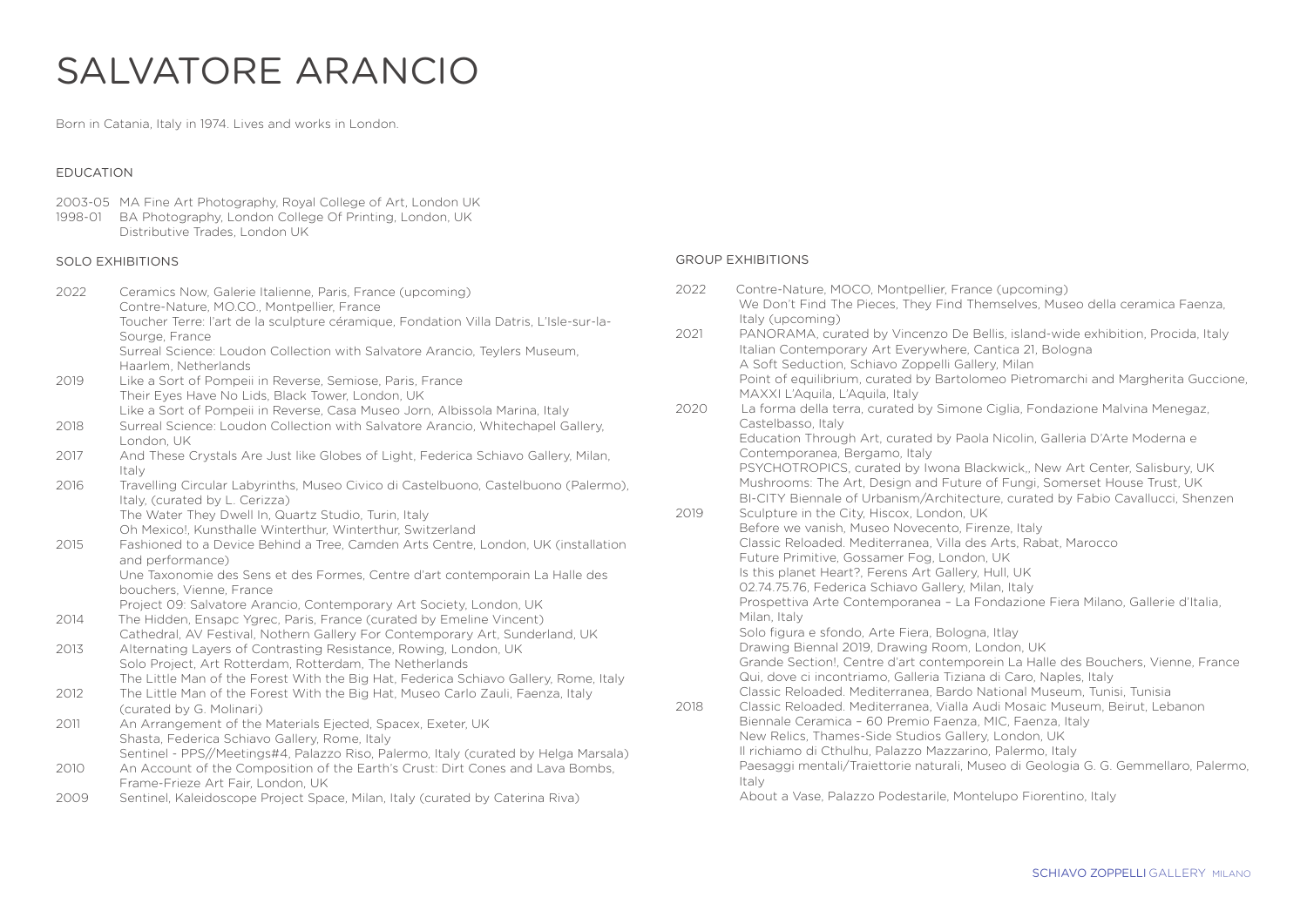Gyeonggi International, Ceramic Biennale, Icheon, Korea Solo Figli, Padiglione de l'Esprit Nouveau, MAMbo, Bologna, Italy 2016 Where there is SeaThere are Pirates, 3 137, Exarcheia, Athens, Greece Evolutionary Travels, Foundacion Arte, Buenos Aires, Argentina Inland Far, Herbert Read Gallery, Canterbury, UK Things Themselves: The Causality of Matter, Vernon Gardens, Los Angeles, USA Teleonomy, Cafè Oto, London, UK The First Humans, Plymouth Arts Centre, Plymouth, GB Terra Provocata, Fondazione del Monte di Bologna e di Ravenna e Museo Civico Medievale, Bologna, Italy 2015 A leap of faith, The Living Room ACT III, St. Laurence Church, London, UK …and the soft ground in the garden was also a constellation…, Lychee One Gallery, London, UK The London Open 2015, Whitechapel Gallery, London, UK TAVERNA - Siamo Aperti, Icastica 2015, Palazzo Fraternita dei Laici, Arezzo, Italy (curated by Ilaria Gianni) Inner Landscapes Of Time, Upstream Gallery, Amsterdam, The Netherlands (curated by Frank Ammerlaan, Elsa Coustou and Ned McConnell) Sex Shop: Part One, Transition Gallery, Regent Studios, London, UK Data, Rochester Art Gallery, Rochester, UK (curated by Shiri Shalmi) The First Humans, Pump House Gallery, London, UK Exquisite Collapse, Blip Blip Blip at East Street Arts, Patrick Studio's Project Space, Leeds, UK 2014 Birds, Cinéphémère, FIAC Hors les murs, Jardin des Tuileries, Paris, France (screening of the film) Sex Shop, Folkestone Fringe 2014, Folkestone, Kent, UK FOAM, Andor Gallery, London, UK (a peripatetic project by Mat Jenner) Curiosity: Art & the Pleasure of Knowing, de Appel Arts Centre, Amsterdam, The Netherlands (Hayward Touring, curated by Brian Dillon) Dreams That Money Can't Buy, The Independent, MAXXI, Roma, Italy (a project by CURA Magazine) Salvatore Arancio / Alberto Guidato / Alessandro Roma, MK Search Art, San Giovanni Valdarno, Italy Les Rencontres Internationales Paris/Berlin/Madrid, Haus der Kulturen der Welt, Berlin, Germany FOAM, A Peripatetic Project By Mat Jenner, Project/Number, London, UK In forma di ceramica, Arte contemporanea dal Museo Carlo Zauli, Fondazione Bevilacqua La Masa, Venice, Italy (curated by Stefano Coletto and Matteo Zauli) Curiosity: Art & the Pleasure of Knowing, Newlyn Art Gallery & The Exchange, Newlyn and Penzance, UK (Hayward Touring, curated by Brian Dillon) Les Rencontres Internationales Paris/Berlin/Madrid, Gaîté Lyrique, Paris, France 2013 Curiosity: Art & the Pleasure of Knowing, Norwich Castle Museum & Art Gallery, Norwich, UK (Hayward Touring, curated by Brian Dillon)

PROJECT: Salvatore Arancio, Rachel Cattle & Steve Richards, James Pyman, Maureen Paley Gallery, London, UK PROJECT 03: Data, Contemporary Art Society, London, UK (curated by S. Shalmy) The Naturalists, Castelluccio di Pienza-La Foce, Chianciano Terme, Italy Le Ragioni della Pittura. Esiti e prospettive di un medium, Palazzo de Sanctis, Ca stelbasso, Teramo, Italy (curated by Laura Cherubini and Eugenio Viola) Genius loci, Museo della Marineria, Villa Molaroni, Pesaro, Italy (curated by P. Ugolini and L. Pratesi) Curiosity: Art & the Pleasure of Knowing, Turner Contemporary, Margate, UK (Hayward Touring, curated by Brian Dillon) Cyclorama, Museo Tamayo Arte Contemporáneo, Mexico DF, Mexico (curated by Andrea Torreblanca) The (338 Hour) Cineclub, Fondazione Sandretto Re Rebaudengo, Turin, Italy (curated by Rosalie Dubal, Alec Steadman, Emeline Vincent) Moroso Award for Contemporary Art, Fondazione Bevilacqua La Masa, Venice, Italy Relatively Absolute, Wysing Arts Centre, Cambridge, UK 2012 Darklight and Brightlight, American Academy, Rome, Italy The Cosmos, Wysing Arts Centre, Cambridge, UK NTCM, Milan, Italy (curated by Gabi Scardi) Epidedon, CO2 Gallery, Rome, Italy (curated by L. Pratesi) 2011 Les Rencontres Internationales Paris/Berlin/Madrid, Centre Pompidou, Paris, France Ceci n'est pas du cinéma! Una rassegna di giovane video arte italiana, Castello di

Rivoli – Museo Nazionale del Cinema, Turin, Italy (curated by M. Beccaria, A. Bellini, F. Bernardelli, B. Merz and M. Vecellio) Talent Prize 2011, IV Edition, Musei Capitolini Centrale Montemartini, Rome, Italy

Late Summer Blues, Storefront, Brooklyn, NY, USA (curated by S. Reisman, I. Daniel) Vedere un oggetto, vedere la luce / To See an Object to See a Light, Fondazione Sandretto Re Rebaudengo, Guarene d'Alba, Italy (curated by Ginny Kollak, Padraic E. Moore, Pavel S. Pyś)

Studio Voltaire: Open House Event, Studio Voltaire, London, UK Alptraum, Cell Project Space, London, UK

2010 Certo sentimento, Cripta 747-Galleria Umbero I, Turin, Italy (curated by F. Boehm) SI Sindrome Italiana, Magasin-Centre National d'Art Contemporain de Grenoble, France

Catastrophe? Quelle Catastrophe!, Manif D'Art 5, The Quebec City Biennal, Engramme, Quebec City, Canada (curated by Sylvie Fortin) Does the Angle Between Two Walls Have a Happy Ending?, Federica Schiavo Gallery, Rome, Italy (curated by Ishmael Randall Weeks)

2009 Premio New York Fall 2009 Exhibition, ISCP Gallery, New York, NY, USA The Filmic Conventions, FormContent, London, UK I Giovani Che Visitano Le Nostre Rovine Non Vi Vedono Che Uno Stile, GAM - Galleria d'Arte Moderna e Contemporanea, Turin, Italy (curated by FormContent) Prague Biennale 4, Karlin Hall, Prague, Czech Republic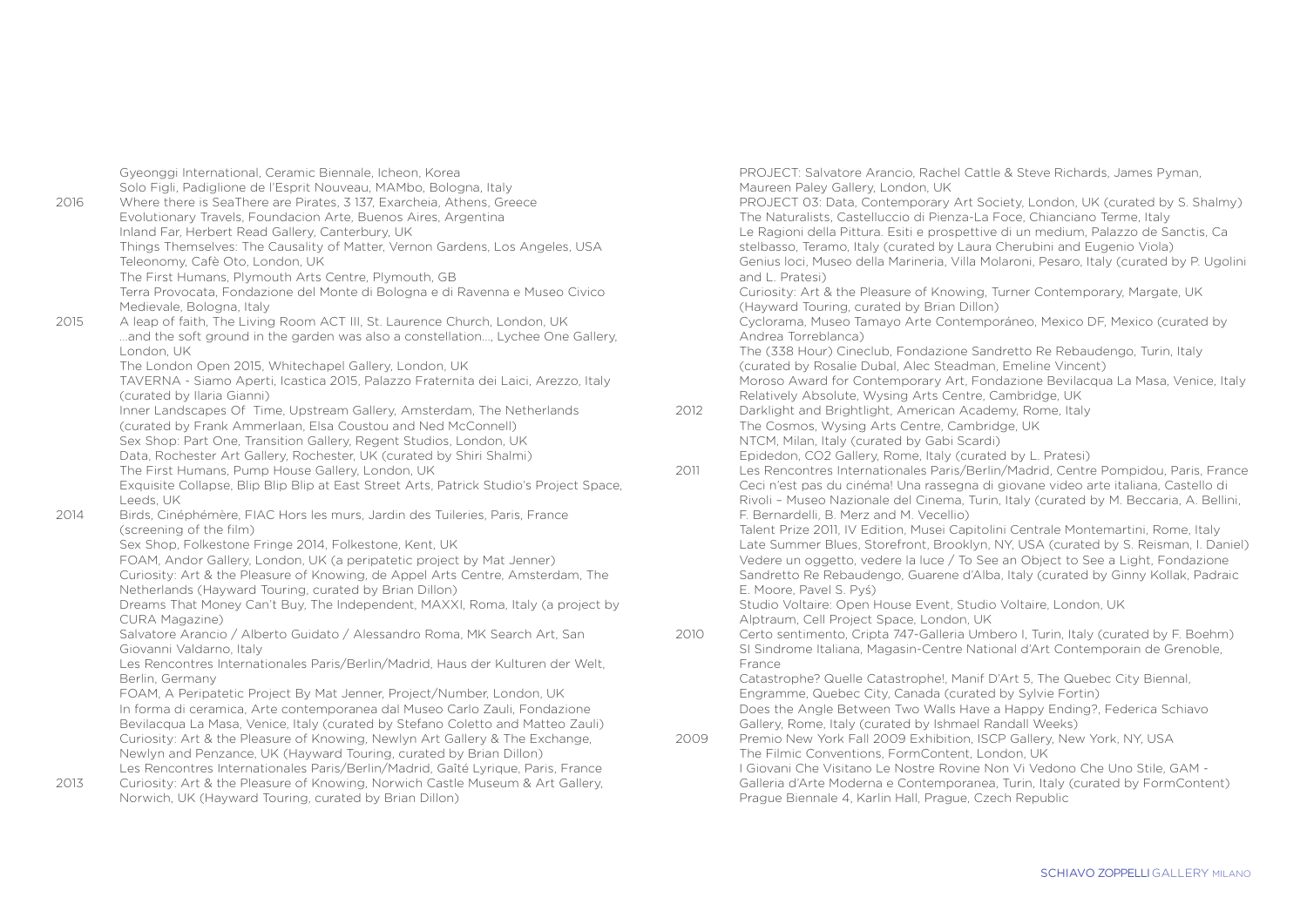2009 Drawing 2009, The Drawing Room, London, UK I Accept Chaos, Conduits Gallery, Milan, Italy Room Collaborators, Room, London, UK 2008 Late Summer Blues (NO) VACANCY, Galleria Maze, Turin, Italy (curated by L. Lo Pinto) The Golden Record, touring exhibition: Collective Gallery, Edinburgh, UK; The Collection Museum, Lincoln, UK; G39 Gallery, Cardiff, UK Nul, Foxy Production, New York, NY, USA (curated by Dick Evans) BY ITSELF, Room, London, UK (curated by Tamsin Clark) 2008 Art Futures 2008, Bloomberg Space, London, UK 2007 Iota, Cell Project, London, UK (curated by Richard Priestly) No Room For the Groom: An Exhibition with Douglas Sirk, Herald St, London, UK (curated Museo Tamayo, Mexico City, Mexico by Gregorio Magnani) Drawing 2007, The Drawing Room, London, UK Salon 2007: New British Painting and Work on Paper, 391 Portobello Road, London, UK (curated by Flora Fairbairn, Sotiris Kyriakou) Art Futures 2007, Bloomberg Space, London, UK 2006 Sweet Home under White Clouds, Peles Empire, London, UK (curated by S. Patane) Bloomberg New Contemporaries 06, touring exhibition: Club Row, Rochelle School, London, UK; The Coach Shed, A Foundation, Liverpool, UK; SV06, Studio Voltaire, London, UK East Wing Collection 07, Courtauld Institute, Somerset House, London, UK

2005 Gone in 60 Seconds, Cafe Gallery Project, London, UK

#### AWARDS & RESIDENCIES

- 2019 Matera Alberga, Permanent public sculpture and performance, Matera, Italy<br>2017 Casa Wabi, Puerto Escondido, Oaxaca, Mexico
- 2017 Casa Wabi, Puerto Escondido, Oaxaca, Mexico
- 2014/15 Ceramics Fellowship, Camden Arts Centre, London, UK
- 2013 Résidences Internationales aux Recollets, Paris, France
- 2012/13 Sundaymorning@ekwc, European Ceramic Work Centre, SG 's-Hertogenbosch, The Netherlands
- 2012 Wysing Arts Center, Cambridge, UK Artist Residency and Ceramic Workshop, MCZ Museo Carlo Zauli, Faenza, RA, Italy
- 2011 Full Fellowship, Art Omi International Artists Residency, Omi International Arts Center, Ghent, NY, USA
	- The Elephant Trust Grant, London, UK
- 2009/10 Premio New York, VII edition, The Italian Academy, Columbia University, New York, USA

#### PUBLIC & PRIVATE COLLECTIONS

Centre National des Arts Plastiques, Paris, France MART, Museo di Arte Moderna e Contemporanea di Trento e Rovereto, Italy MAXXI, Rome, Italy Museo Montelupo, Montelupo Fiorentino, Italy FRAC-Artothèque, Nouvelle-Aquitaine, France Fondo di Acquisizione "Giampiero Cantoni" di Fondazione Fiera Milano, Italy Fiorucci Art Trust, London, UK Deutsche Bank Collection, Milan, Italy Artist Pension Trust, London, UK Soho House, London, UK Galeries Lafayette Foundation, Paris, France Harris Museum, Preston, UK NTCM, Milan, Italy

#### BIBLIOGRAPHY

In the EarthTime. Italian Guest Pavillion, Gyeonggi Ceramic Biennale, Catalogue, pp. 14-16 (curatedby Irene Biolchini) Roger Malbert, Brian Dillon, Marina Warner, "Curiosity: Art and the Pleasures of Knowing", Hayward Publishing, London, UK 2013 Alexander Scrimgeour, "Salvatore Arancio - Rowing", Artforum, May 2013, pp. 339-340 Eddy Frankel, "Salvatore Arancio: Alternating Layers of Contrasting Resistance", Time Out London, 13 March 2013 Daniela Bigi, "Salvatore Arancio. Scientificamente disorientato", ArteeCritica.it, March 2013 Helga Marsala, Nel gabinetto dell'artista. Gli esperimenti di Salvatore Arancio, Artribune.it, March 2013 Publication of the Goldsmiths MFA in Curating, XOXO, London, 2012 Guido Molinari, "Salvatore Arancio. Senza tempo", Flash Art Italia, Anno XLV, n. 298, Dec 2011- Jan 2012, p. 42-44 Lucy Wilson , "Salvatore Arancio", LucyWilson.org.uk, December 2011 Skye Sherwin, "Artist of the week 161: Salvatore Arancio", Guardian.co.uk, Thursday 27 October 2011 Caterina Riva, "Fargo, North Dakota", Cura Magazine, n. 8, Spring/Summer 2011, pp. 122-126 Daniela Bigi, "Salvatore Arancio. Shasta e altri miti", Arte e Critica, n. 66, March-May 2011, cover and pp. 48-49 Alessandra Troncone, "Salvatore Arancio", Flash Art Italia, n. 292, April 2011 Redazionale, "Salvatore Arancio - Shasta", EQUIPèCO, n. 27, 2011

Fabrizio Florian, "Lo spirito della terra", Corriere dell'Arte, n. 10, Friday 18 March 2011, p.8